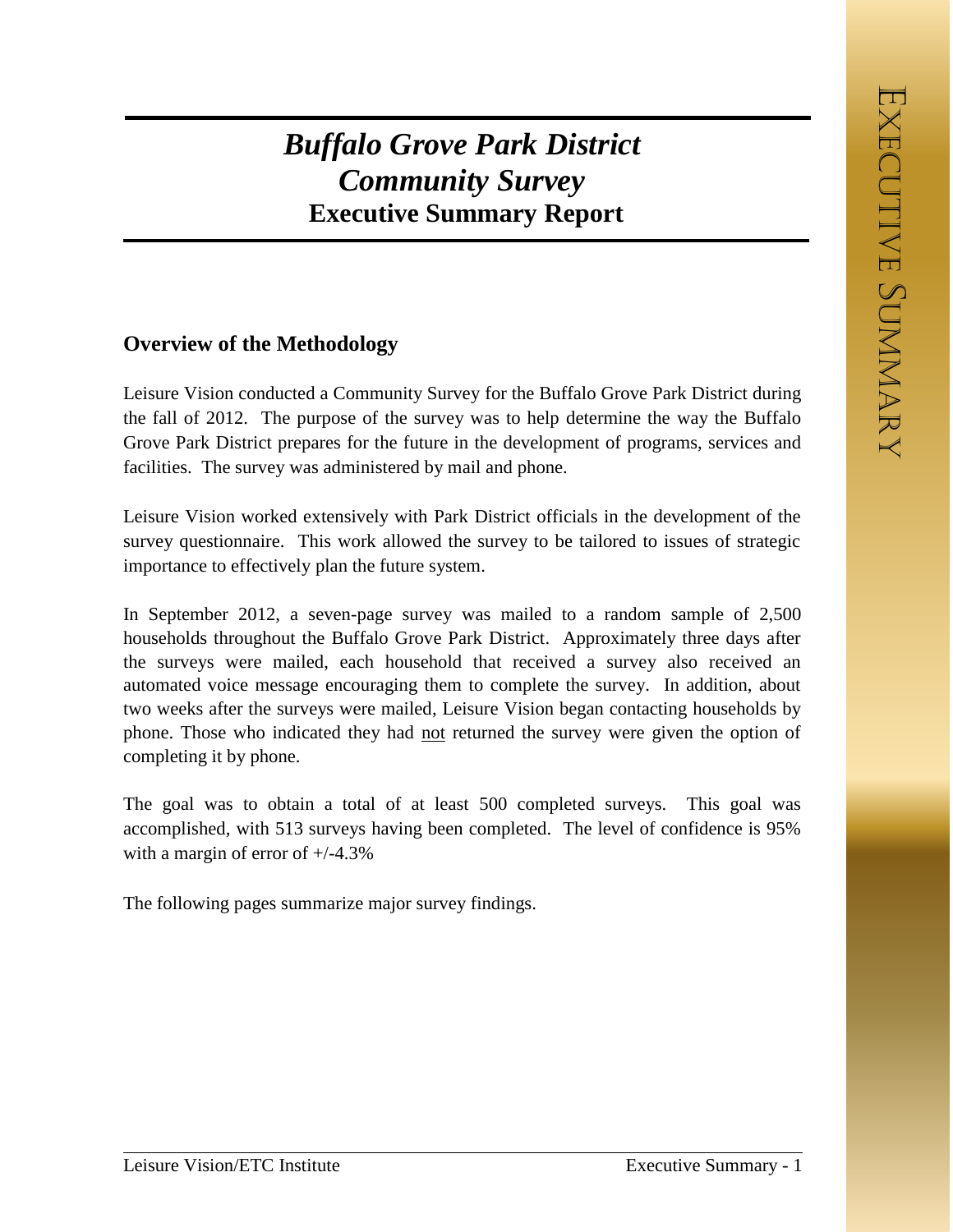## **Major Survey Findings**

- **Overall Condition of ALL Buffalo Grove Parks Visited.** Of the 82% of households that visited Buffalo Grove parks during the past 12 months, 47% rated the overall condition as "excellent", while 45% gave the parks a "good" rating. Of the remaining households, 7% indicated the quality of the parks was "fair" and 1% gave a "poor" rating.
- **Potential Additions That Could Be Made to Buffalo Grove Park District Neighborhood Parks.** Of the 77% of respondents who indicated they would like additions made to neighborhood parks, 35% selected restrooms as a possible addition. Other potential additions to neighborhood parks include: drinking fountains (30%), picnic tables/benches (28%), park security lighting (27%), shade structures (26%), and trails (25%).
- **How Often Households Have Used Major Parks, Recreation and Sports Facilities Operated by the Buffalo Grove Park District During the Past 12 Months.** Fifty-one percent (51%) of households used Alcott Center in the past 12 months, with 4% using it 50 times or more. Thirty-three percent (33%) of households used Buffalo Grove Fitness Center over the past 12 months, with 16% using it 50 times or more. Other facilities that were used at least once over the past 12 months include: Willow Stream Pool (32%), Spray 'N Play (26%), Golf and Sports Center (20%), Aquadome Pool (20%), and Raupp Museum (19%).
- **Which ONE of the Buffalo Grove Facilities Do Households Use Most Often?** Of the 79% of households that indicated they had used Buffalo Grove facilities, 24% used Buffalo Grove Fitness Center most often, while 23% used Alcott Center most often. Other facilities that households indicated they used most often include: Willow Stream Pool (10%), Golf and Sports Center (8%), Aquadome Pool (7%), Spray 'N Play (4%), and Raupp Museum (3%).
- **Overall Quality of the Facility Household Used Most Often.** Thirty-five percent (35%) of households indicated that the overall quality of the facility their household visited most often was "excellent," while 51% rated the quality as "good". Of the remaining households, 13% indicated the quality of their preferred facility was "fair" and 1% gave a "poor" rating.
- **How Many Different Recreation Programs or Activities Household Has Participated In.** Of the 42% of households that indicated they participated in recreation programs offered by the Buffalo Grove Park District during the past 12 months, one-third (34%) participated in one program. Of the remaining households, 47% participated in two to three programs, 12% participated in four to six, 3%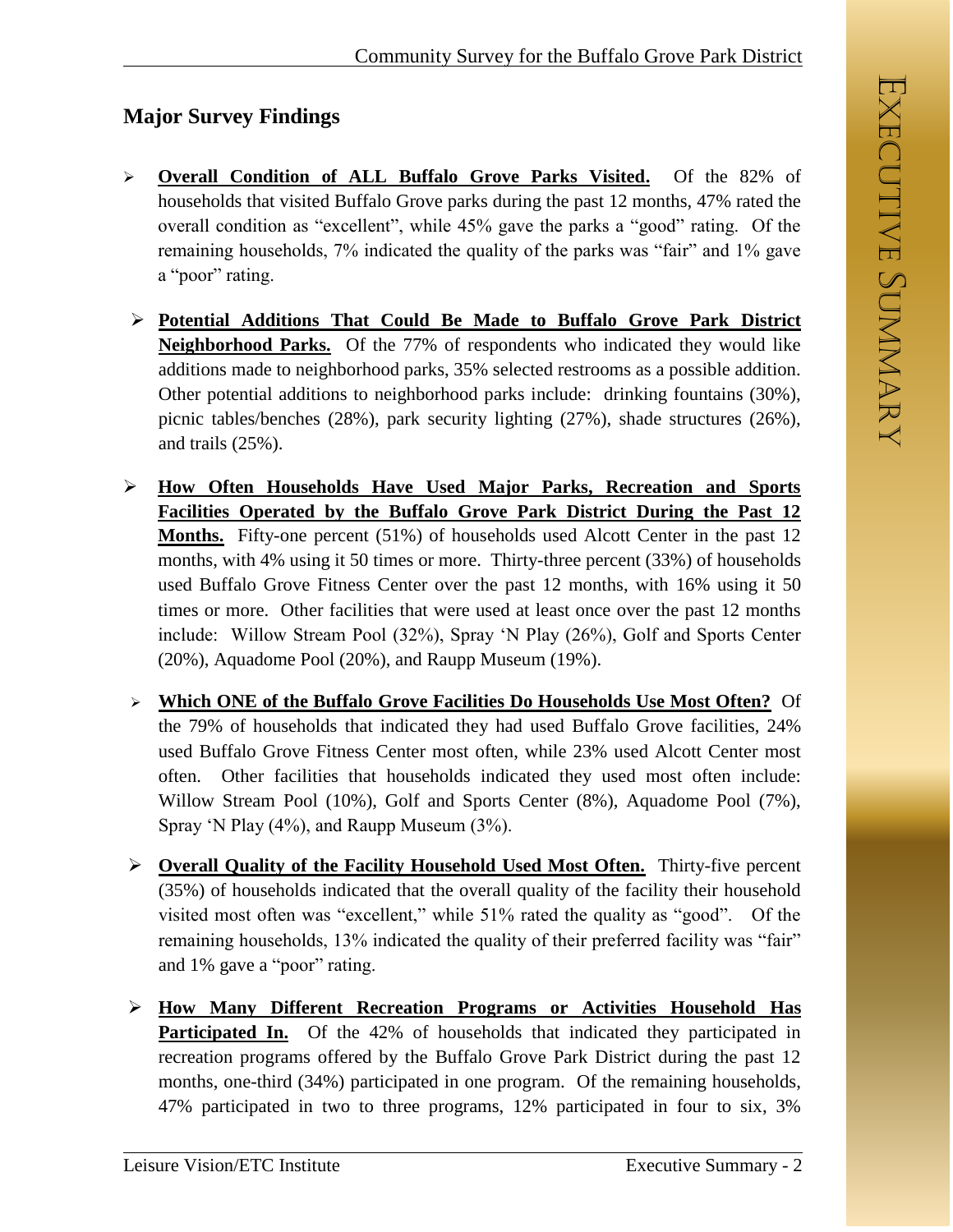participated in seven to ten, and 4% participated in eleven or more programs during the past 12 months.

- **THREE Primary Reasons Why Household Has Participated in Buffalo Grove**  Park District Recreation Programs or Activities. Seventy-three percent (73%) of households that indicated they participated in recreation programs in Buffalo Grove during the past 12 months did so because of the location of the program facility. Other reasons why households participated include: fees charged for the class (47%), times the program is offered (42%), quality of instructors/coaches (29%), and quality of the program facility (28%).
- **Overall Quality of Recreation Programs or Activities in Which Household Has Participated.** Thirty-five percent (35%) of households indicated the quality of recreation programs or activities was "excellent," while 56% indicated the quality as "good." Of the remaining households, 7% indicated the quality of the programs or activities as "fair" and 2% gave a "poor" rating.
- **ALL Organizations Households Have Used for Indoor and Outdoor Recreation Activities During the Past 12 Months.** Of the 85% of households that indicated they used organizations for recreation activities during the past 12 months, 59% used the Buffalo Grove Park District. Other organizations households used include: public schools (32%), neighboring park districts (29%), private fitness centers (27%), and churches, synagogues, and temples (24%).
- **TWO Organizations Households Use the Most for Parks and Recreation Programs and Services – Ages 0 to 11 Years.** Of the 23% of respondents with household members ages 0 to 11 who used organizations, 15% use the Buffalo Grove Park District, while 8% use public schools. Other organizations used by this age group include: private schools (3%), neighboring park districts (3%), youth sports associations (3%), and churches, synagogues and temples (3%).
- **TWO Organizations Households Use the Most for Parks and Recreation Programs and Services – Ages 12 to 17 Years.** Of the 20% of respondents with household members ages 12 to 17 who used organizations, 11% use public schools, while 8% use the Buffalo Grove Park District. Other organizations used by this age group include: youth sports associations (3%), neighboring park districts (3%), private fitness centers (2%), churches, synagogues and temples (2%), and private schools (2%).
- **TWO Organizations Households Use the Most for Parks and Recreation Programs and Services – Ages 18 to 54 Years.** Of the 46% of respondents with household members ages 18 to 54 who used organizations, 24% use the Buffalo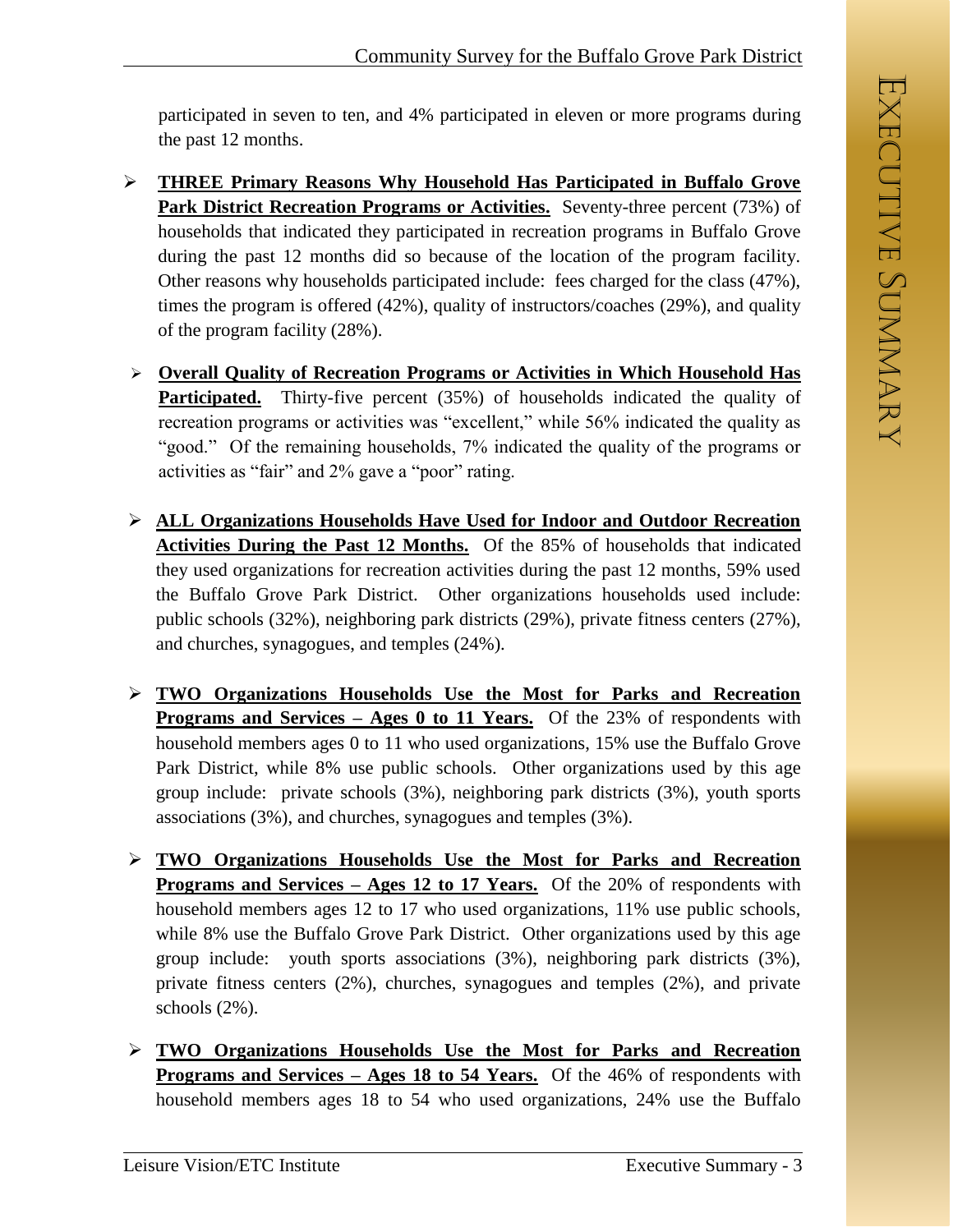Grove Park District, while 13% use private fitness centers. Other organizations used by this age group include: neighboring park districts (8%), churches, synagogues and temples (7%), Buffalo Grove Village golf courses (6%), and public schools (5%).

- **TWO Organizations Households Use the Most for Parks and Recreation Programs and Services – Ages 55 Years and Older.** Of the 20% of respondents with household members ages 55 and older who used organizations, 11% use the Buffalo Grove Park District, while 5% use private fitness centers. Other organizations used by this age group include: churches, synagogues and temples (4%), Buffalo Grove Village golf courses (4%), and neighboring park districts (3%).
- **ALL Parks and Recreation Facilities Households Have a Need For.** Seventy-four percent (74%) of households indicated the need for walking and biking trails in Buffalo Grove. Other parks and recreation facilities for which households have a need include: small neighborhood parks (59%), large community parks (52%), indoor fitness and exercise facilities (45%), outdoor swimming pools/water parks (43%), wildlife conservation areas (43%), and an indoor running/walking track (42%).
- **How Well Parks and Recreation Facilities Meet the Needs of Households.**  Eighty-five percent (85%) of households indicated that youth baseball fields meet their needs by 75% or more. Other parks and recreation facilities with similar met needs include: large community parks (85%), playgrounds (84%), and small neighborhood parks (83%).
- **FOUR Parks and Recreation Facilities That Are Most Important to Households.** Based on the sum of their top four choices, the parks and recreation facilities that are most important to households are: walking and biking trails (51%), indoor fitness and exercise facilities (28%), small neighborhood parks (26%), indoor swimming pools/leisure pools (19%), and indoor running/walking track (19%).
- **ALL Sports and Recreation Programs That Households Have a Need For.**  Nearly half (49%) of households indicated the need for adult fitness and wellness programs in Buffalo Grove. Other sports and recreation programs for which households have a need include: community special events (37%), special events (28%), youth sports programs (26%), water fitness programs (25%), and adult sports programs (25%).
- **How Well Sports and Recreation Programs Meet the Needs of Households.**  Sixty-eight percent (68%) of households indicated that community special events meet their needs by 75% or more. Other sports and recreation programs with similar met needs include: youth summer camps (66%), youth sports programs (64%), preschool programs/early childhood (61%), and special events (59%).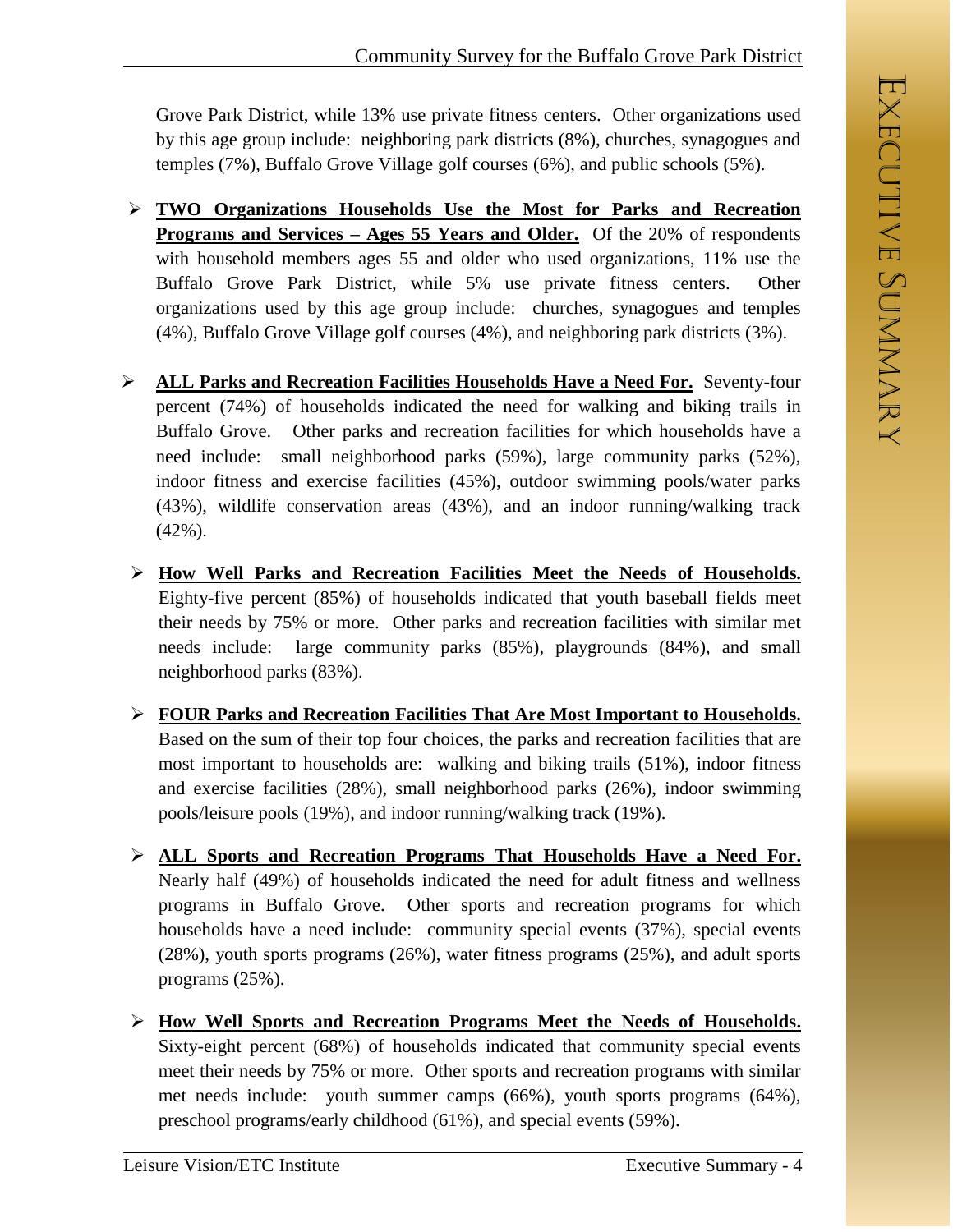- **FOUR Programs That Are Most Important to Households.** Based on the sum of their top four choices, the sports and recreation programs that are most important to households are: adult fitness and wellness programs (36%), community special events (21%), youth sports programs (16%), youth summer camps (14%), and youth learn to swim programs (13%).
- **FOUR Programs In Which Households Participate Most Often.** Based on the sum of their top four choices, the sports and recreation programs in which households participate most often are: adult fitness and wellness programs (18%), community special events (16%), youth sports programs (13%), youth summer camps (10%), and special events (9%).
- **Awareness of Partnering Between the Buffalo Grove Park District and Schools.** Forty-seven percent (47%) of households indicated they are aware that Buffalo Grove Park District and the schools have partnered together on the development, programming and funding of parks and recreation facilities. Of the remaining respondents, 43% indicated they were not aware of the partnership, and 10% were "not sure".
- **Importance for Buffalo Grove Park District, School District and the Village of Buffalo Grove to Partner Together.** Nearly two-thirds (64%) of households indicated that it is very important for the Buffalo Grove Park District, school district and the Village of Buffalo Grove to partner together in the building, programming and funding of outdoor and indoor parks and recreation facilities. Twenty-three percent (23%) indicated that a partnership is somewhat important, while 10% were not sure and 3% indicated that it is not important.
- **ALL Programming Spaces That Households Would Use to Take Classes or Attend Performances.** Sixty-seven percent (67%) of households indicated that they would attend professional shows (concerts, plays, etc.) if a cultural and programming arts space for children and adults was developed. Other spaces in which households would take classes or attend performances include: concerts/singing (52%), adult theater performances (48%), symphony performances (45%), and youth theater performances (34%).
- **THREE Indoor Cultural and Programming Spaces Households Would Attend Performances or Take Classes Most Often.** Based on the sum of their top three choices, the indoor cultural and programming spaces households would attend performances or take classes most often are: professional shows (concerts, plays, etc.) (48%), concerts/singing (28%), adult theater performances (28%), and symphony performances (23%).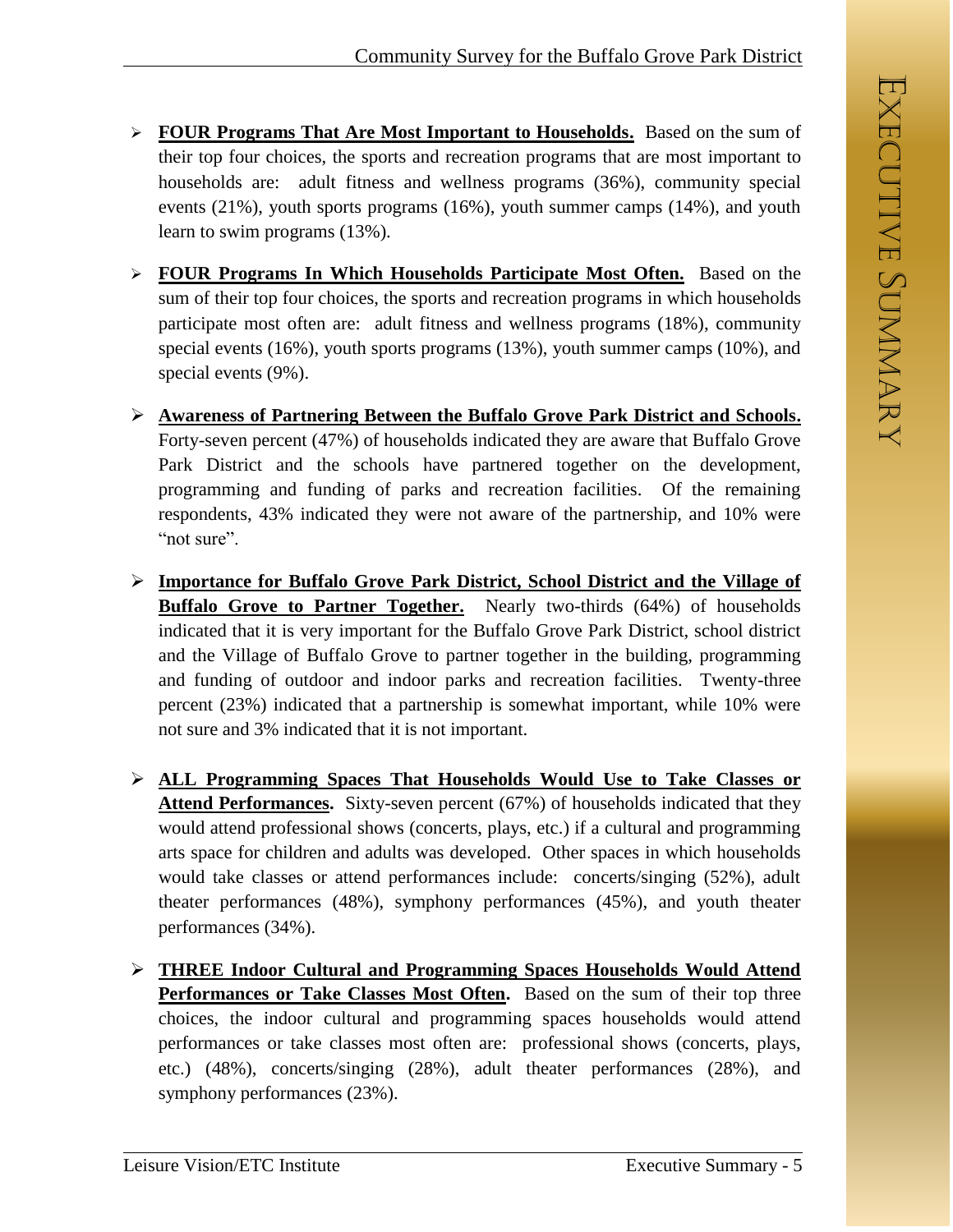- **ALL the Ways Households Have Learned About Buffalo Grove Park District's Programs and Activities During the Past 12 Months.** Eighty-one percent (81%) households indicated they learned about Buffalo Grove Park District's programs and activities during the past 12 months through the Park District brochure. Other ways in which households learn about programs/activities include: Park District website (35%), friends and neighbors (31%), newspaper (23%), and community signs (17%).
- **ALL Reasons Why Households Do Not Use Buffalo Grove Park District Parks, Recreation Facilities or Programs More Often.** Thirty-eight percent (38%) of households indicated they are too busy to use Buffalo Grove parks, recreation facilities or programs more often. Other reasons include: program times are not convenient (22%), fees are too high (19%), program or facility is not offered (16%), use other park districts (14%), and use services of other agencies (13%).
- **Importance for Buffalo Grove Park District to Take Certain Actions.** Seventyone percent (71%) of households indicated that developing additional walking/biking trails is either very important (42%) or somewhat important (29%). Other actions with similar levels of importance include: upgrading existing neighborhood parks (25% "very important", 36% "somewhat important"), developing a new cultural and performing arts center (28% "very important", 25% "somewhat important"), and building a new outdoor swimming complex (28% "very important", 18% "somewhat important").
- **THREE Actions Households Would be Most Willing to Fund With Their Tax Dollars.** Based on the sum of their top three choices, the actions that households are most willing to fund with their tax dollars are: developing additional walking/biking trails (37%), developing a new cultural and performing arts center (21%), building a new outdoor swimming complex (20%), and upgrading existing neighborhood parks (18%).
- **Maximum Amount That Households Are Willing to Pay to Develop Parks, Trails, Aquatics, Sports and Cultural Facilities.** One-fourth (25%) of households indicated they are willing to pay \$3 to \$4 per month to develop parks, trails, aquatics, sports and cultural facilities in Buffalo Grove. Sixteen percent (16%) indicated they would pay \$5 to \$6 per month, while 7% would pay \$7 to \$8 per month. Of the remaining households, 14% would pay \$9 or more per month, and 38% are not willing to pay to develop parks, trails and facilities.
- **How Members of the Household Would Vote for Additional Tax Revenue.** Forty percent (40%) of households indicated they would vote in favor of additional tax revenue to improve and build parks, trails, aquatics, sports and cultural facilities in Buffalo Grove. Twenty-two percent (22%) indicated they might vote in favor of additional tax revenue, while 21% are not sure and 17% would vote against.